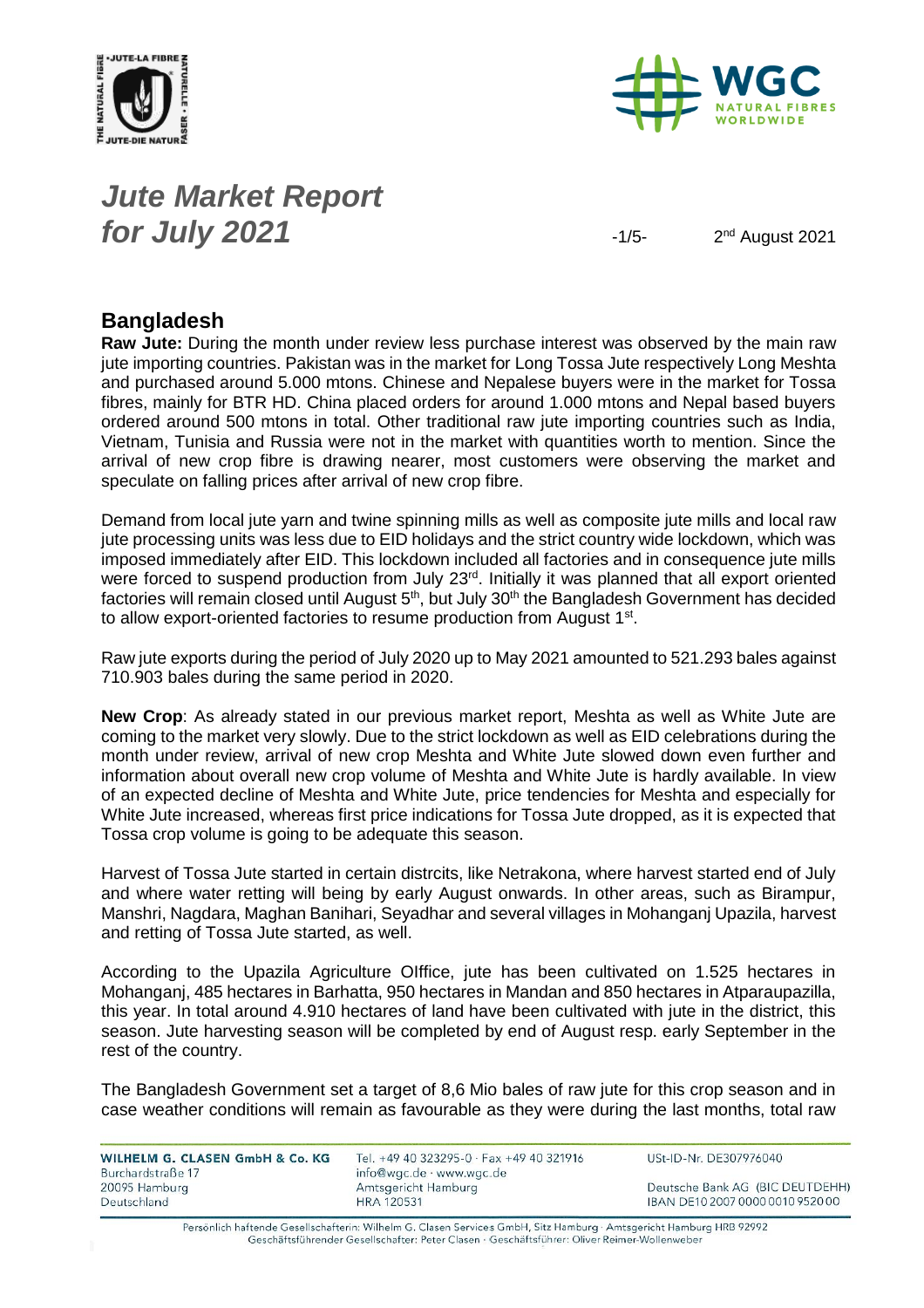



*Jute Market Report for July 2021*  $\frac{2}{5}$ 

2<sup>nd</sup> August 2021

jute crop volume might be ruling even higher at around 9 Mio bales. Anyway, the last couple of years, heavy rainfall as well as cyclones and thunderstorms during harvest season destroyed large volumes of new crop fibre and therefore one should exercise caution with too optimistic crop forecasts.

Due to delayed arrival of new crop and the scarce availability of old crop fibre, export prices were showing an upward trend for higher qualities and increased by around USD 50,00 / mton.

**Weather conditions**: Throughout the month under review Bangladesh witnessed continuous medium to heavy rainfalls and some low land areas, like Kurigram, Lalmonirhat, Rangpur, Nilpharmari and Gaibandha of the country went under water.

**Jute Yarn and Twine:** During the month under review, export demand for both high and low quality of Jute Yarn and Twine from countries like China, Vietnam, Russia, Europe and Middle Eastern countries was on a quite low level. Most customers limit their selves on price checking, in view of arrival of new crop fibre.

The import demand from Turkey, the major importing country of jute yarn and twines from Bangladesh continued to slow down further.

Due to Eid holidays followed by a strict lockdown of the entire country, in order to fight back the rising number of Covd-19 cases, local mills were forced to keep their factories closed during the bigger part of the month under review.

Local demand for both Sacking and Hessian quality of jute yarn for packaging purposes was minimal during the month under review.

Due to continuously slow international demand for light and heavy count jute yarns and twines, export prices dropped again by around USD 100,00 for both low quality yarns and twines and higher qualities.

**Jute Goods:** What applies for raw jute and jute yarn and twine demand, does also apply for export demand for Hessian and Sackings. All importers await the arrival of new crop and hope for better prices. Only a few orders from Europe, Australia and USA were registered. Also China and Vietnam were rather restrained and did not place larger orders.

Demand for Jute CBC from Europe, UK and Japan also reduced significantly during the month under review.

Due to the rather sluggish demand, export prices during the month under review decreased as follows:

WILHELM G. CLASEN GmbH & Co. KG Burchardstraße 17 20095 Hamburg Deutschland

Tel. +49 40 323295-0 · Fax +49 40 321916 info@wgc.de · www.wgc.de Amtsgericht Hamburg **HRA 120531** 

USt-ID-Nr. DE307976040

Deutsche Bank AG (BIC DEUTDEHH) IBAN DE10 2007 0000 0010 9520 00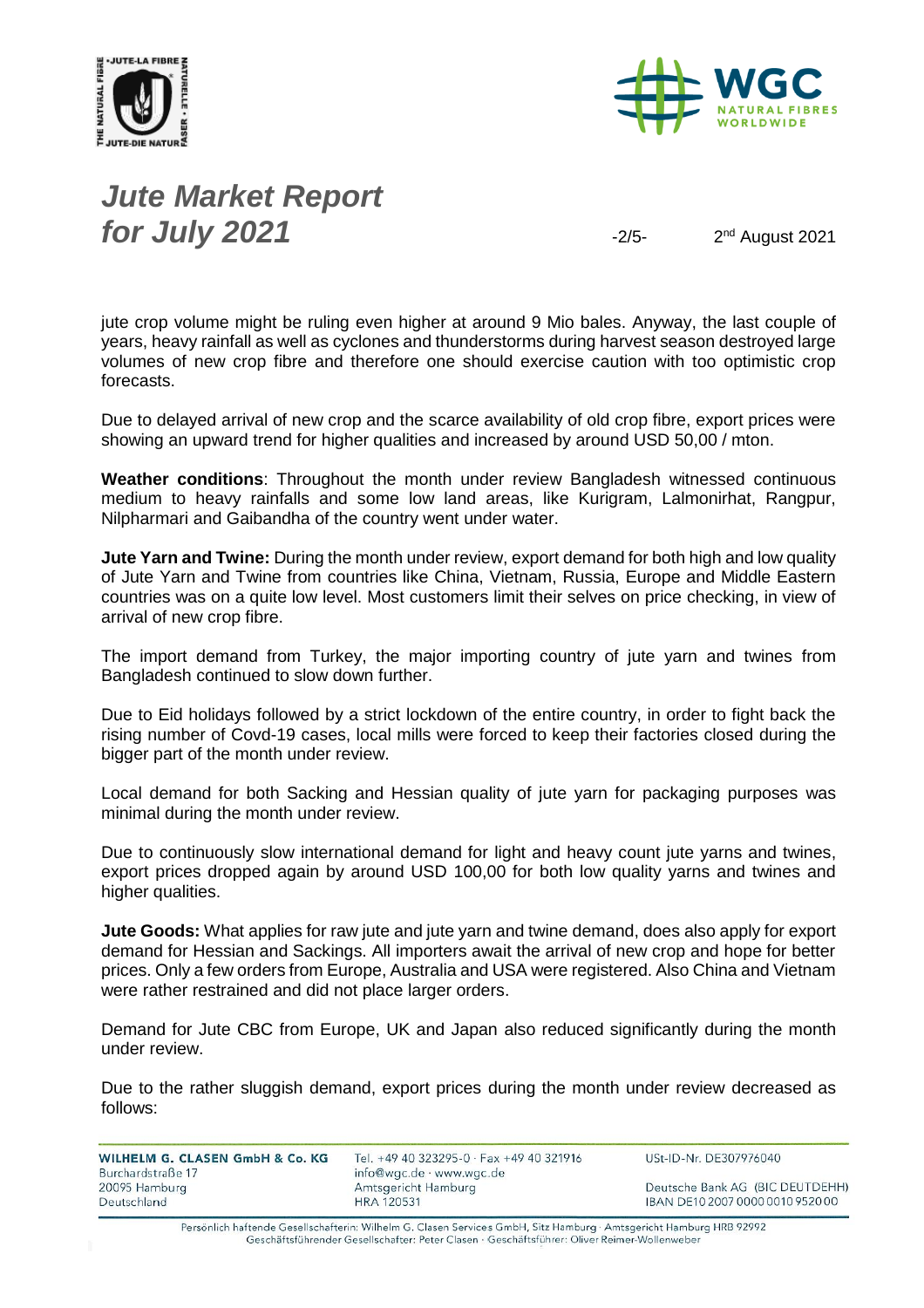



# *Jute Market Report for July 2021*  $\frac{3}{5}$

2<sup>nd</sup> August 2021

| Hessians: | approx. 2% |
|-----------|------------|
| Sackings: | approx. 3% |
| CBC:      | approx. 2% |

**Shipment:** Import containers are piling up at an alarming rate at Chattogram (formerly Chittagong) port in consequence of the imposed lockdown and the consequential closure of all factories in Bangladesh. In order to decongest the port, the National Board of Revenue's (NBR) gave temporary permission to shift laden import containers from the port to inland container depots. Unfortunately the course of action did not improve the overall situation as most of the inland container depots are already chocked with a huge backlog of export cargoes. The backlog of export cargo hit a record high of 16.491 TEU's by mid of the month under review, already.

During the last couple of weeks, sea freight rates from Asia to Europe, African countries, USA, UK as well as South – and Central American countries increased further and reached a terrifying level. An end of the unbearable situation is not to foresee, yet. Experts assume that the situation will continue at least until end of the first quarter of 2022. Since the beginning of the crisis sea freight rates multiplied by 5. A 40ft container to be shipped from Shanghai to France, for example, is now costing around USD 17.000 against USD 2.000 prior to the crisis. CMA CGM, the third biggest shipping company in the world, gained USD 2,1 Billion during the first quarter of 2021, which is more than the annual earnings in 2020, which were ruling around USD 1,8 Billion.

The World Container Index (WCI) chart, assessed and published by Drewry, clearly illustrates the overall situation on the world freight market:



WILHELM G. CLASEN GmbH & Co. KG Burchardstraße 17 20095 Hamburg Deutschland

Tel. +49 40 323295-0 · Fax +49 40 321916 info@wgc.de · www.wgc.de Amtsgericht Hamburg **HRA 120531** 

USt-ID-Nr. DE307976040

Deutsche Bank AG (BIC DEUTDEHH) IBAN DE10 2007 0000 0010 9520 00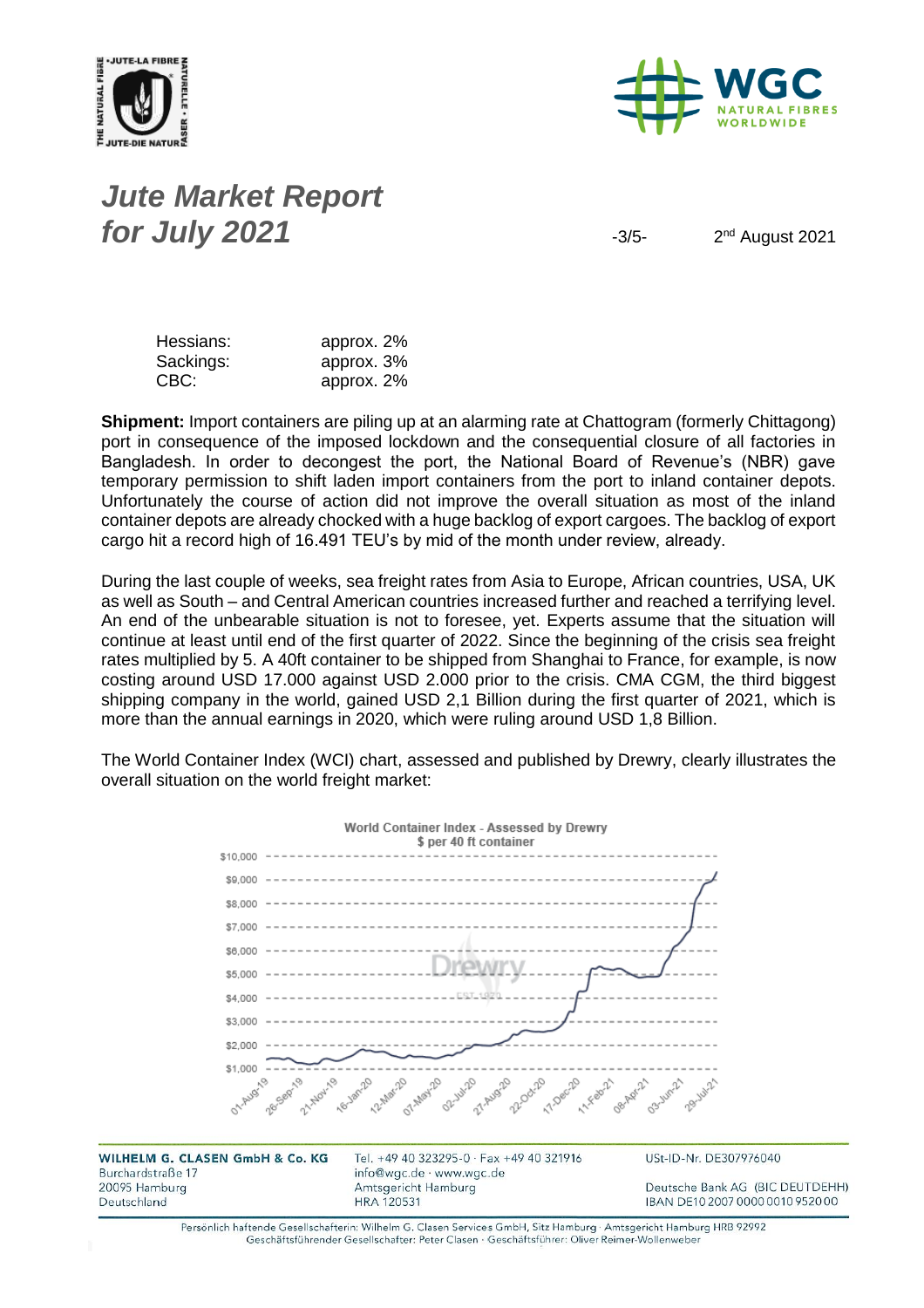



## *Jute Market Report for July 2021*  $\frac{4}{5}$

2<sup>nd</sup> August 2021

**COVID-19:** During the month under review number of Covid-19 infections continued to rise significantly. A lockdown during the first two weeks of July, was relaxed for a period of nine days during Eid-Ul-Adha holidays. After Eid celebrations, the Bangladesh Government was forced to reimpose the lockdown from July  $23<sup>rd</sup>$  until August  $5<sup>th</sup>$  in view of the continuously rising number of new cases and deaths in connection with Covid-19 infections. End July the country logged a record high of 15.192 new daily cases.

#### **India**

**Raw Jute:** On July 19<sup>th</sup> the Jute Balers Association (JBA) quoted for new crop fibre starting with: Grade TD-4 IRs 8.700,00 and Grade TD-5 IRs 8.400,00 per 100 kg. However, end July quotations of the Jute Balers Association were reduced and were ruling at IRs 6.800,00 for Grade TD-4 and IRs 6.500,00 for Grade TD-5 per 100 kg.

**New Crop:** During the month under review weather conditions continued to be most favourable with a perfect combination of rainfall and sunshine. These advantageous conditions did support a fantastic growth of the plants. The reported plant length varies between 10 to 16 ft with an average of around 12ft. The quality of the fibre is likely to be very good, as long the weather conditions continue to be that advantageous. Overall crop yield is indicated with around 9 Mio bales. As per Indian Jute Mills Association (IJMA) carry forward stock shall be around 0,295 Mio bales, only. For 2021/2022 around 750.000 hectares have been cultivated with jute against 650.000 hectares in 2020.

So far around 4.650 mtons of new crop fibre arrived to the market and it is expected that harvest of new crop fibre will continue until mid-September.

Indian jute cultivation is primarily concentrated in West-Bengal, Bihar and Assam. West-Bengal leads with nearly 80 per cent of jute acreage and 83 per cent of production, followed by Assam with a production share of 8 per cent.

Due to lower availability of jute and the lockdown in response to the second wave of the Covid-19 pandemic Indian jute mills had been operating at 50-60 per cent of their capacity till recently, but have ramped up production with increased arrivals of new crop raw jute. The consumption of Indian jute mills is estimated to be close to 7,0 to 7,2 Mio bales.

In order to tackle the acute shortage of labour, The Indian State Employment Directorate introduced a programme to provide skills training to the jobless youths to manage and control the modernised spinning and weaving departments in the jute mills.

**Jute Yarn and Twine:** There were hardly any market activities reported during the month under review.

| WILHELM G. CLASEN GmbH & Co. KG<br>Burchardstraße 17 | Tel. +49 40 323295-0 · Fax +49 40 321916<br>info@wgc.de · www.wgc.de | USt-ID-Nr. DE307976040           |
|------------------------------------------------------|----------------------------------------------------------------------|----------------------------------|
| 20095 Hamburg                                        | Amtsgericht Hamburg                                                  | Deutsche Bank AG (BIC DEUTDEHH)  |
| Deutschland                                          | <b>HRA 120531</b>                                                    | IBAN DE10 2007 0000 0010 9520 00 |